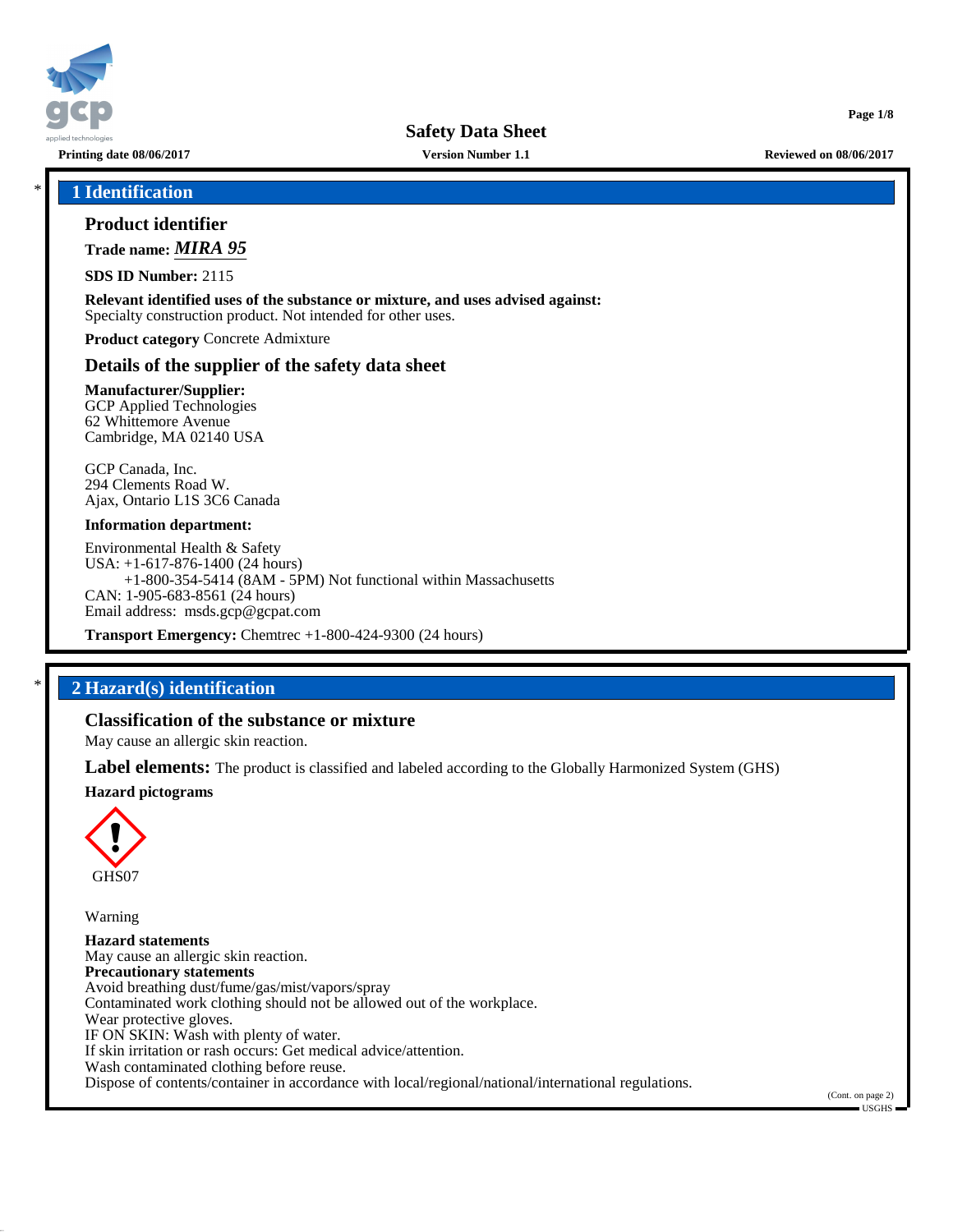## **Trade name:** *MIRA 95*

#### **NFPA ratings (scale 0 - 4)**

1 1  $\overline{\mathbf{0}}$  $Health = 1$  $Fire = 1$ Reactivity  $= 0$ 

#### **HMIS-ratings (scale 0 - 4)**

 HEALTH FIRE **REACTIVITY** 0  $\boxed{1}$  $\boxed{1}$ 

 $Health = 1$ Flammability  $= 1$ Reactivity  $= 0$ 

## **Other hazards**

#### **Results of PBT and vPvB assessment**

**PBT:** Not applicable. **vPvB:** Not applicable.

# \* **3 Composition/information on ingredients**

## **Chemical characterization: Mixture**

**Description:** Mixture of the hazardous substance(s) listed below with additional nonhazardous ingredients.

**Hazardous components:**

26172-55-4 5-chloro-2-methyl-2H-isothiazol-3-one 0.0-0.1%

**Additional information:** Non-hazardous ingredients may be listed in Section 15; Right-To-Know disclosure.

#### \* **4 First-aid measures**

#### **Description of first aid measures**

**General information:** Get medical advice/attention if you feel unwell.

#### **After inhalation:**

IF INHALED: Remove person to fresh air and keep comfortable for breathing. If experiencing respiratory symptoms: Call a POISON CENTER/doctor.

#### **After skin contact:**

Immediately wash contaminated skin with soap or mild detergent and water. If this chemical soaks clothing, immediately remove clothing and wash skin.

**After eye contact:** Rinse cautiously with water for several minutes.

**After swallowing:**

Rinse mouth.

Do NOT induce vomiting.

#### **Information for doctor:**

**Most important symptoms and effects, both acute and delayed** Allergic reactions

**Indication of any immediate medical attention and special treatment needed** No further relevant information available.

## \* **5 Fire-fighting measures**

#### **Extinguishing media**

**Suitable extinguishing agents:** CO2, extinguishing powder or water spray. Fight larger fires with water spray.

(Cont. on page 3) USGHS

(Cont. from page 1)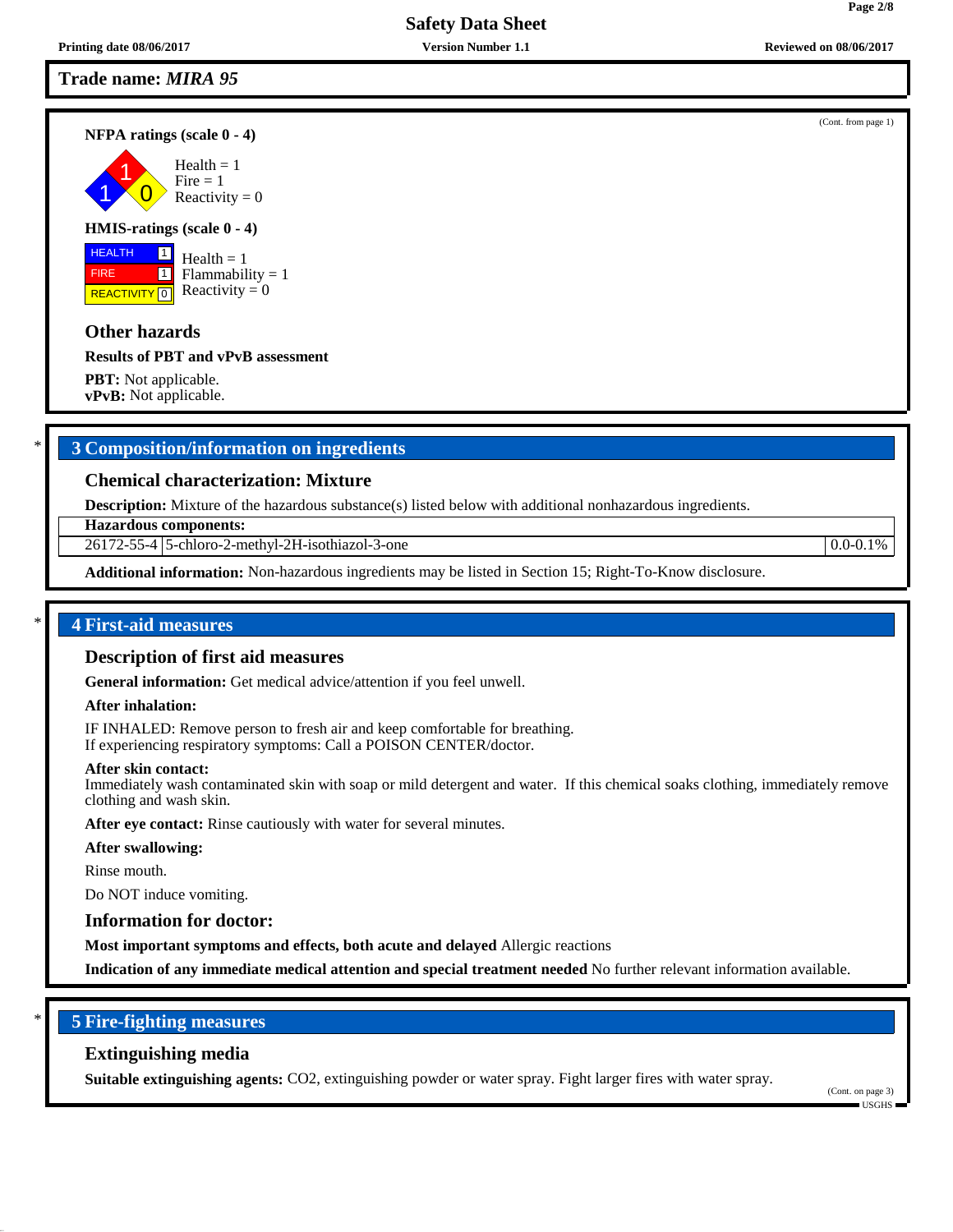**Printing date 08/06/2017 Version Number 1.1 Reviewed on 08/06/2017**

**Trade name:** *MIRA 95*

(Cont. from page 2)

# **Special hazards arising from the substance or mixture**

Combustion products may include toxic gases such as carbon monoxide and smoke.

## **Advice for firefighters**

**Protective equipment:** Wear personal protective equipment

**Additional information** Collect contaminated fire fighting water separately. It must not enter the sewage system.

# \* **6 Accidental release measures**

## **Personal precautions, protective equipment and emergency procedures**

Wear protective equipment. Keep unprotected persons away.

# **Methods and material for containment and cleaning up:**

Contain and/or absorb spill with inert material (i.e. sand, vermiculite) then place in a suitable container.

Dispose contaminated material as waste according to section 13 of the SDS.

## **Reference to other sections**

See Section 7 for information on safe handling.

See Section 8 for information on personal protection equipment.

See Section 13 for disposal information.

# \* **7 Handling and storage**

#### **Handling:**

#### **Precautions for safe handling**

Open and handle receptacle with care.

Prevent formation of aerosols. Avoid contact with eyes, skin and clothing. Do not take internally. Practice good personal hygiene to avoid ingestion. Use only with adequate ventilation. Wash clothing before reuse. FOR PROFESSIONAL USE ONLY. KEEP OUT OF CHILDREN'S REACH.

**Information about protection against explosions and fires:** No special measures required.

## **Conditions for safe storage, including any incompatibilities**

**Storage:**

**Information about storage in one common storage facility:** No special measures required.

**Further information about storage conditions:** Keep receptacle tightly sealed.

**Specific end use(s)** No further relevant information available.

## \* **8 Exposure controls/personal protection**

**Additional information about design of technical systems:** No further data; see item 7.

## **Control parameters**

**Components with limit values that require monitoring at the workplace:**

The product does not contain any relevant quantities of materials with critical values that have to be monitored at the workplace.

**Additional information:** The lists that were valid during the creation were used as basis.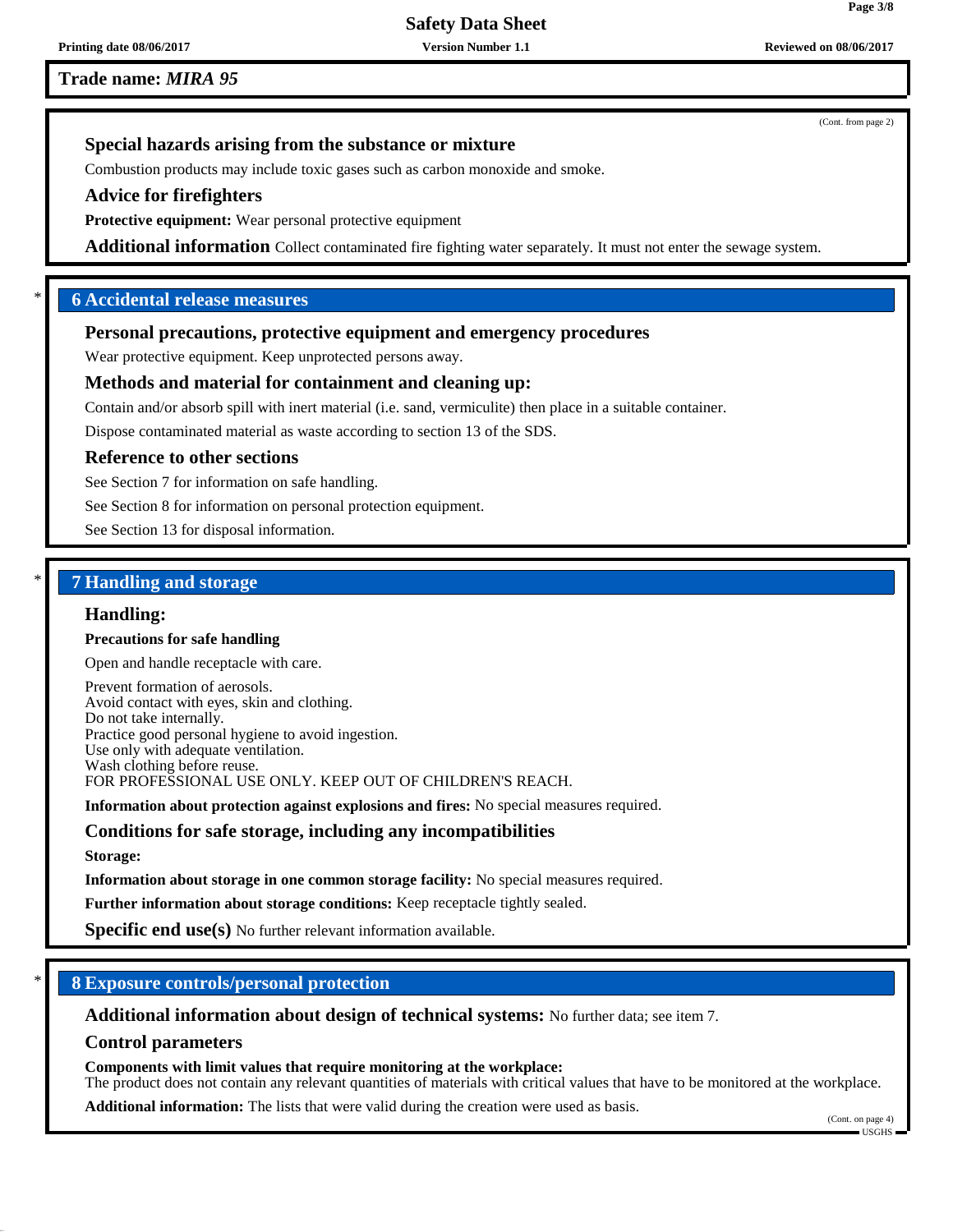## **Trade name:** *MIRA 95*

# **Exposure controls**

**Personal protective equipment:**

**General protective and hygienic measures:** The usual precautionary measures for handling chemicals should be followed.

#### **Breathing equipment:**

Control exposure to ingredients with workplace control parameters if mentioned above. If no ingredients are listed, respiratory protection is generally not required.

If exposure limits are listed and may be exceeded, use approved respiratory protective equipment and filter type appropriate for the listed ingredients. (NIOSH, CEN, etc.).

**Protection of hands:** Gloves should be worn to prevent skin contact and should be impermeable and resistant to the product.

**Material of gloves** Rubber or other impervious gloves should be worn to prevent skin contact.

**Eye protection:**



Safety glasses with side shield protection.



A face shield should also be worn if there is potential exposure to splash or spray.

#### **Body protection:**

Use personal protective equipment as required.

Take off contaminated clothing.

# \* **9 Physical and chemical properties**

| Information on basic physical and chemical properties                                                                           |                                                                                                                                   |                                    |  |  |
|---------------------------------------------------------------------------------------------------------------------------------|-----------------------------------------------------------------------------------------------------------------------------------|------------------------------------|--|--|
| <b>General Information</b><br>Appearance:<br>Form:<br>Color:<br>Odor:<br>Odor threshold:                                        | Liquid<br>Colorless to light yellow.<br>Mild woody odor<br>Not applicable.                                                        |                                    |  |  |
| pH-value $(\sim)$ at 20 °C (68 °F):                                                                                             | 5                                                                                                                                 |                                    |  |  |
| <b>Change in condition</b><br><b>Melting point/Melting range:</b><br><b>Boiling point/Boiling range:</b><br><b>Flash point:</b> | 0 °C (32 °F)<br>100 °C (212 °F)<br>A flash point determination is unnecessary due to high water content.                          |                                    |  |  |
| <b>Flammability (solid, gaseous):</b>                                                                                           | Not applicable.                                                                                                                   |                                    |  |  |
| <b>Decomposition temperature:</b><br>Auto igniting:<br>Danger of explosion:                                                     | Not applicable under normal storage conditions.<br>Product is not self-igniting.<br>Product does not present an explosion hazard. |                                    |  |  |
| <b>Explosion limits:</b><br>Lower:<br><b>Upper:</b><br><b>VOC Content (max):</b>                                                | Not applicable.<br>Not applicable.<br>Not applicable.                                                                             |                                    |  |  |
| Vapor pressure:<br>Density: $(\sim)$<br><b>Relative density</b>                                                                 | $<$ 18 mm Hg<br>Not applicable.<br>1.01                                                                                           |                                    |  |  |
|                                                                                                                                 |                                                                                                                                   | (Cont. on page 5)<br>$-$ HSGHS $-$ |  |  |

**Page 4/8**

(Cont. from page 3)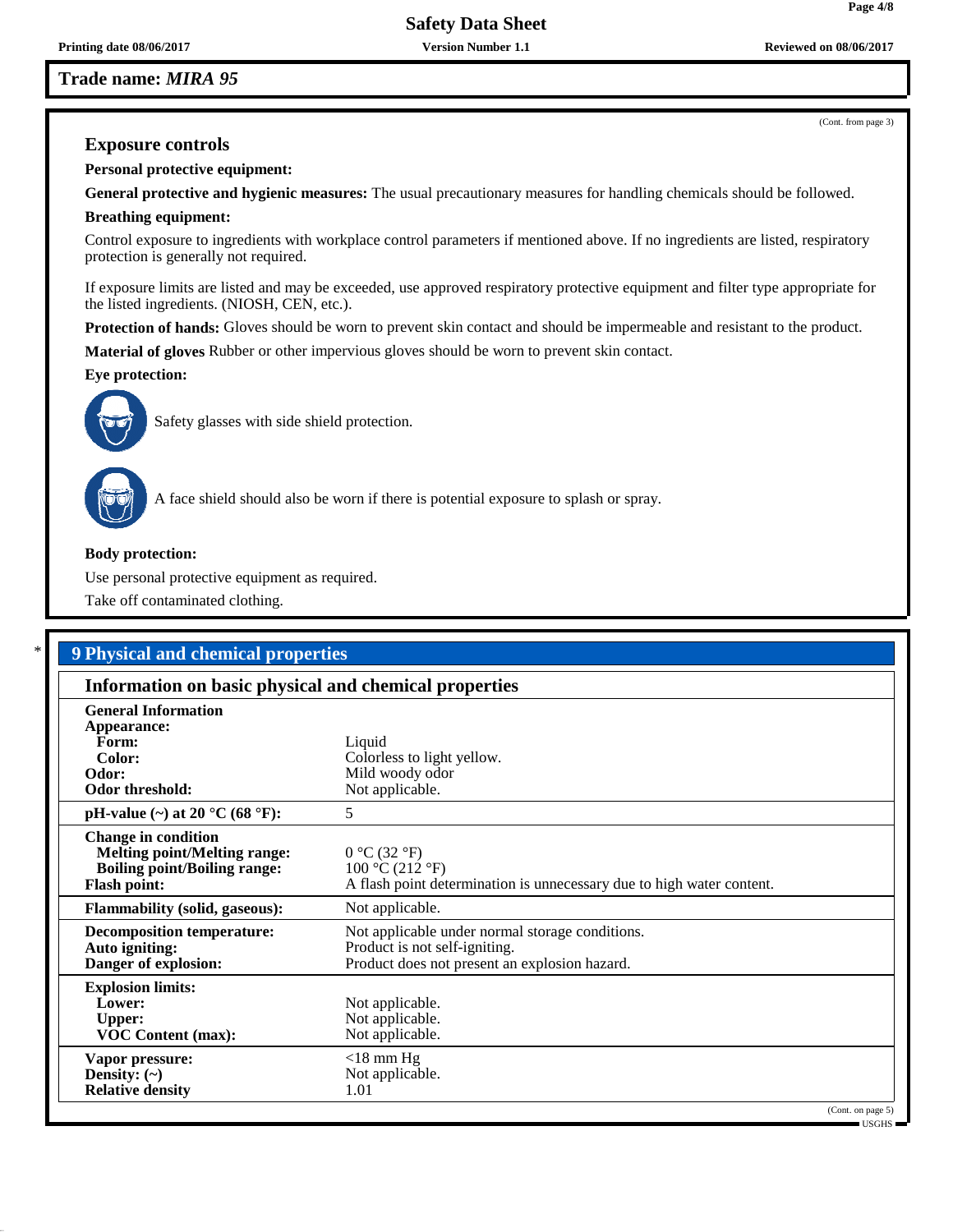# **Trade name:** *MIRA 95*

|                                                                 | (Cont. from page 4)                        |  |  |  |
|-----------------------------------------------------------------|--------------------------------------------|--|--|--|
| Vapor density                                                   | Not applicable.                            |  |  |  |
| <b>Evaporation rate</b>                                         | Not applicable.                            |  |  |  |
| Solubility in / Miscibility with                                |                                            |  |  |  |
| Water:                                                          | Fully miscible.                            |  |  |  |
| <b>Partition coefficient (n-octanol/water):</b> Not determined. |                                            |  |  |  |
| Viscosity at 25 °C (77 °F):                                     | $<100$ cps (Brookfield)                    |  |  |  |
| Kinematic:                                                      | Not determined.                            |  |  |  |
| Molecular weight                                                | Not applicable.                            |  |  |  |
| <b>Other information</b>                                        | No further relevant information available. |  |  |  |

## **10 Stability and reactivity**

**Reactivity** Stable under normal conditions.

**Chemical stability** Stable under normal conditions.

**Thermal decomposition:** No decomposition if used according to specifications.

**Possibility of hazardous reactions** No dangerous reactions known.

**Conditions to avoid** No further relevant information available.

**Incompatible materials:** No further relevant information available.

**Hazardous decomposition products:** Carbon monoxide and carbon dioxide

#### \* **11 Toxicological information**

#### **Information on toxicological effects**

**Acute toxicity:**

**Primary irritant effect:**

**on the skin:** No irritating effect expected

**on the eye:** No irritating effect expected

**inhalation:** No irritating effect expected

**Sensitization:** May cause an allergic skin reaction.

**Additional toxicological information:**

**Carcinogenic categories**

**IARC (International Agency for Research on Cancer) Human Carcinogenicity: Group 1- Positive, Group 2A- Probable, Group 2B- Possible, Group 3- Not Classifiable**

None of the ingredients is listed.

**NTP (National Toxicology Program)**

**K–Known to be carcinogenic, R–May reasonably be anticipated to be carcinogenic**

None of the ingredients is listed.

**OSHA-Ca (Occupational Safety & Health Administration)**

None of the ingredients is listed.

## **12 Ecological information**

#### **Toxicity**

**Aquatic toxicity:** No further relevant information available.

(Cont. on page 6) USGHS

**Page 5/8**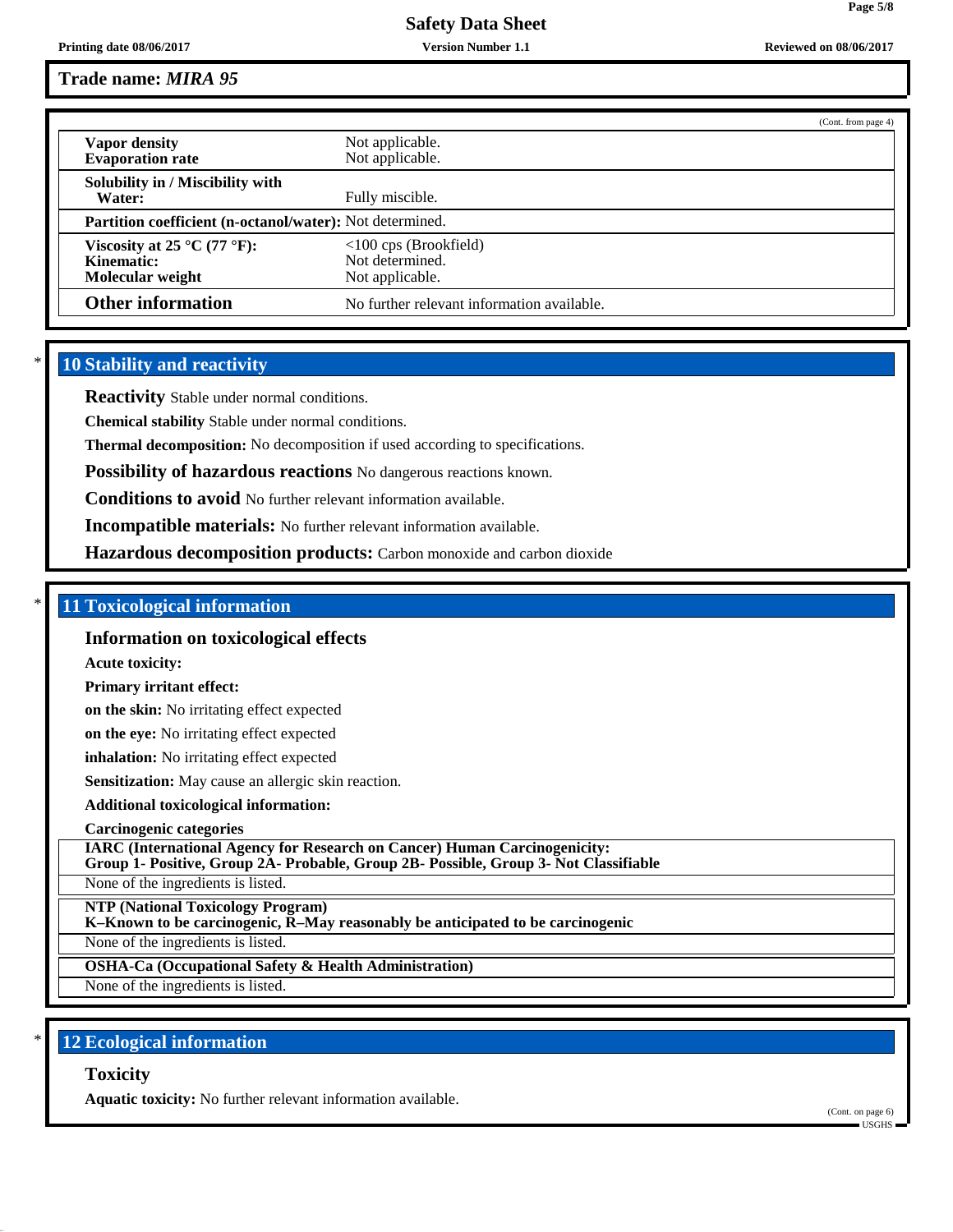**Trade name:** *MIRA 95*

(Cont. from page 5)

**Persistence and degradability** No further relevant information available.

## **Behavior in environmental systems:**

**Bioaccumulative potential** No further relevant information available.

**Mobility in soil** No further relevant information available.

#### **Additional ecological information:**

**General notes:** Not known to be hazardous to water.

## **Results of PBT and vPvB assessment**

**PBT:** Not applicable. **vPvB:** Not applicable.

**Other adverse effects** No further relevant information available.

## **13 Disposal considerations**

## **Disposal methods:**

Consult all regulations (federal, state, provincial, local) or a qualified waste disposal firm when characterizing product for disposal. Dispose of waste in accordance with all applicable regulations.

## **Recommendation:**



Must not be disposed of together with household garbage. Do not allow product to reach sewage system.

#### **Uncleaned packagings:**

**Recommendation:** Dispose of contents/container in accordance with local/regional/national/international regulations.

| <b>14 Transport information</b>                           |                 |                                              |
|-----------------------------------------------------------|-----------------|----------------------------------------------|
| <b>UN-Number</b><br>DOT, IMDG, IATA                       | Not applicable. |                                              |
| UN proper shipping name<br>DOT, IMDG, IATA                | Not applicable. |                                              |
| <b>Transport hazard class(es)</b>                         |                 |                                              |
| DOT, IMDG, IATA<br><b>Class</b>                           | Not applicable. |                                              |
| <b>Packing group</b><br>DOT, IMDG, IATA                   | Not applicable. |                                              |
| <b>Environmental hazards:</b><br><b>Marine pollutant:</b> | N <sub>0</sub>  |                                              |
| <b>Special precautions for user Not applicable.</b>       |                 |                                              |
| <b>Transport/Additional information:</b>                  |                 |                                              |
| <b>DOT</b><br><b>Remarks:</b>                             | Not Regulated.  |                                              |
|                                                           |                 | (Cont. on page 7)<br>$\equiv$ USGHS $\equiv$ |

**Page 6/8**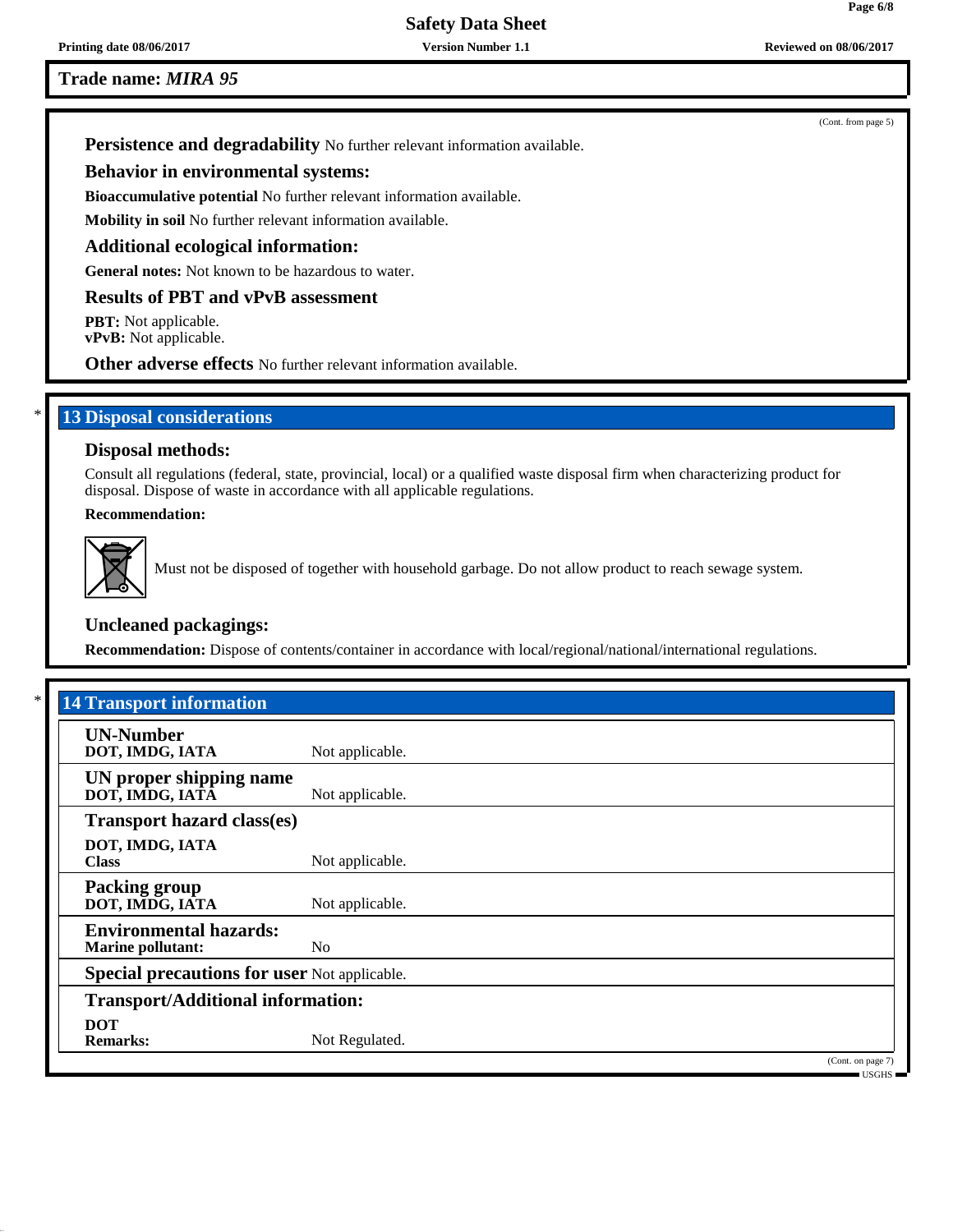**Trade name:** *MIRA 95*

**UN "Model Regulation":** Not applicable.

| <b>15 Regulatory information</b>                                                                                                                                         |          |
|--------------------------------------------------------------------------------------------------------------------------------------------------------------------------|----------|
| <b>SARA (Superfund Amendments and Reauthorization Act)</b>                                                                                                               |          |
| Section 302/304 (extremely hazardous substances):                                                                                                                        |          |
| None of the ingredients is listed.                                                                                                                                       |          |
| Section 313 Reportable Ingredients (Chemicals present below reporting threshold are exempt):                                                                             |          |
| None of the ingredients is listed.                                                                                                                                       |          |
| SARA Section 312/Tier I & II Hazard Categories: Health Hazard - Respiratory or Skin Sensitization                                                                        |          |
| <b>North America Chemical Inventory Status</b>                                                                                                                           |          |
| <b>TSCA (Toxic Substances Control Act - United States):</b>                                                                                                              |          |
| All ingredients are listed or exempt from listing unless otherwise noted below.                                                                                          |          |
| <b>CEPA</b> (Canadian DSL):                                                                                                                                              |          |
| All ingredients are listed or exempt from listing unless otherwise noted below.                                                                                          |          |
| <b>Right to Know Ingredient Disclosure:</b>                                                                                                                              |          |
| Polycarboxylate 002 - NJTSN801416052. Representative CAS 97105-14-1                                                                                                      | 3.0-5.0% |
| 527-07-1 Sodium gluconate                                                                                                                                                | 3.0-5.0% |
| 7732-18-5 Water                                                                                                                                                          | 80-90%   |
| California Proposition 65: (Substances < 0.1% unless noted in Section 3)                                                                                                 |          |
| <b>Chemicals known to cause cancer:</b>                                                                                                                                  |          |
| None of the ingredients is listed.                                                                                                                                       |          |
| Chemicals known to cause reproductive toxicity for females:                                                                                                              |          |
| None of the ingredients is listed.                                                                                                                                       |          |
| Chemicals known to cause reproductive toxicity for males:                                                                                                                |          |
| None of the ingredients is listed.                                                                                                                                       |          |
| Chemicals known to cause developmental toxicity:                                                                                                                         |          |
| None of the ingredients is listed.                                                                                                                                       |          |
| <b>Carcinogenicity Categories</b>                                                                                                                                        |          |
| <b>EPA (Environmental Protection Agency)</b>                                                                                                                             |          |
| None of the ingredients is listed.                                                                                                                                       |          |
| TLV-ACGIH (THE American Conference of Governmental Industrial Hygienists)<br>Human Carcinogen - A1 Confirmed, A2 Suspected, A3 Unknown Relevance, A4 Not Classifiable    |          |
| None of the ingredients is listed.                                                                                                                                       |          |
| NIOSH-Cancer (National Institute for Occupational Safety and Health)                                                                                                     |          |
| None of the ingredients is listed.                                                                                                                                       |          |
| Volatile Organic Compounds (VOC) reported per the Emission Standards.<br>المتمر طاعا من المناطق على من المناطق المناطقة المناطقة<br>المستملة وواعدته والمستحدث والمستحدث |          |

If no g/L value is provided this product is not subject to above standard.

# **16 Other information**

The data included herein are presented in accordance with various environment, health and safety regulations. It is the responsibility of a recipient of the data to remain currently informed on chemical hazard information, to design and update its own program and to comply with all national, federal, state and local laws and regulations applicable to safety, occupational health, right-to-know and environmental protection.

**Department issuing SDS:**

(Cont. on page 8) USGHS

(Cont. from page 6)